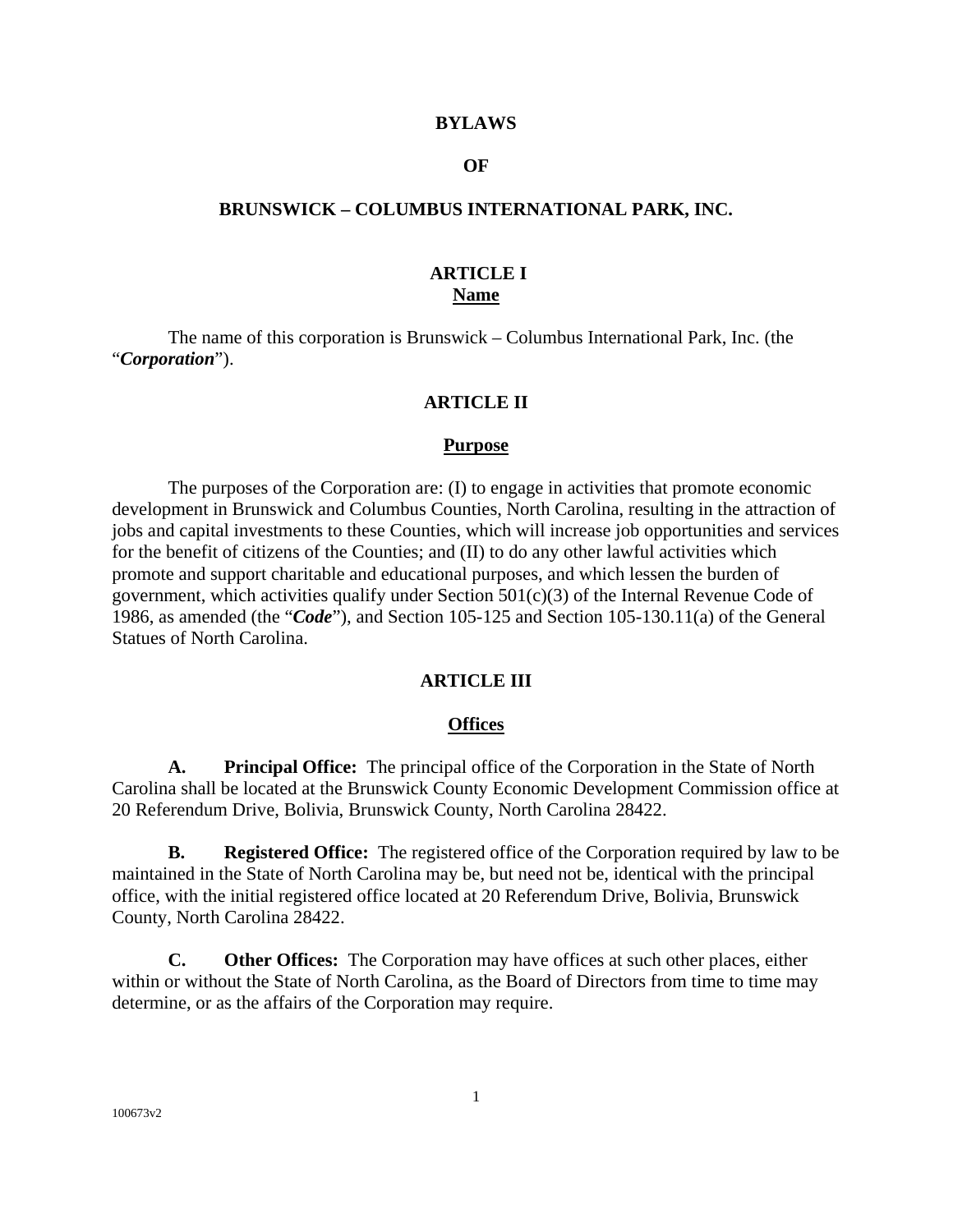### **ARTICLE IV**

### **Membership**

The Corporation shall have no members.

## **ARTICLE V**

#### **Board of Directors**

**A. General Powers.** The affairs of the Corporation shall be managed by its Board of Directors. The Board of Directors shall have the authority to contract with any individual, corporation, or any organization, however constituted, or services which when performed will carry out, in whole or in part, the purposes and functions of this Corporation.

**B. Number, Election and Term of Office of the Board of Directors.** The Board of Directors shall be appointed or elected as set forth herein.

 The number of Directors of the Corporation shall be no less than seven (7) and no more than eleven (11). The Directors shall consist of the following people who are appointed or elected in accordance with the following:

- 1. The respective Chairmen of Boards of Commissioners of Brunswick County and Columbus County shall serve on the Board of Directors by virtue of their elected office. Such Directors shall not be subject to term limitations or limits on consecutive terms as described below for other Directors.
- 2. The currently serving Economic Development Executive Directors of Brunswick and Columbus Counties shall serve as Directors of the Corporation. Such Directors of the Corporation will not be subject to term limitations or limits on consecutive terms as described below for other Directors.
- 3. The Boards of Commissioners of Brunswick County shall appoint two (2) people from that County to serve as Directors of the Corporation and the Board of Commissioners of Columbus County shall appoint two (2) people from that County to serve as Directors of the Corporation. Each Director so appointed shall be subject to term limitations and limits on consecutive terms as set forth below in paragraphs 5 & 6 of this Section B of Article V.
- 4. So many of the Directors of the Corporation as may be appointed as set forth in paragraphs 1 through 3 above shall have the right to elect up to a total of three (3) Directors as they may deem appropriate from time to time by a majority vote. Each Director so elected shall be subject to term limitations and limits on consecutive terms as set forth below in paragraphs 5 & 6 of this Section B of Article V.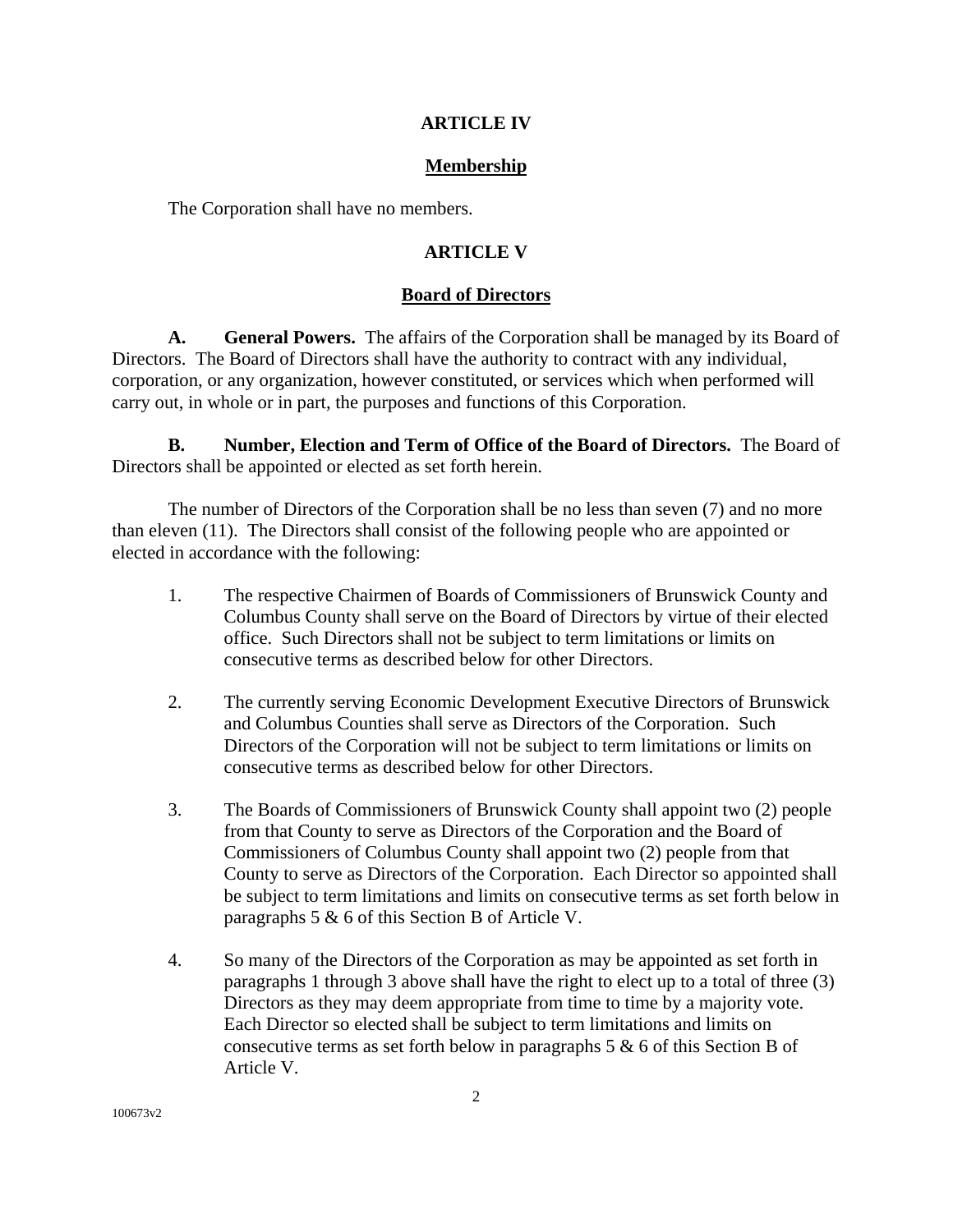- 5. Each Director appointed pursuant to paragraph 3 above or elected pursuant to paragraph 4 above shall serve an initial term of one (1), two (2) or three (3) years, as determined by the Directors appointed pursuant to paragraph 1 and 2 above, to the end that these Directors shall serve staggered terms with two (2) or three (3) Director positions becoming open in each year of the Corporation's existence. Any such Director elected or appointed thereafter shall serve terms of three (3) years, unless such Director is removed from or retires from his Director seat sooner.
- 6. No Director shall serve more than two consecutive three (3) year terms, with an initial term of one  $(1)$  or two  $(2)$  years or a term of less than three  $(3)$  years when filling a vacancy pursuant to paragraph D below not being counted as a full term for purposes of this limit on consecutive terms. Any director who serves two (2) full three (3) year terms, and is thereby prohibited from serving an additional consecutive term, may be reappointed or reelected to the Board of Directors after being off of the Board for at least one year before reappointment or reelection.

# **C. Removal or Resignation.**

- 1, Any Director may, by notice in writing to the Board, resign at any time.
- 2. A Director may be removed from office, with or without cause, by the vote of not less than three-fourths (3/4) of the other Directors; provided, notice of such proposed action shall have been duly given in the notice of the meeting, and provided that Director in question has been informed in writing of the reasons for his removal at least ten (10) days before such meeting. The Director involved shall be given the opportunity to be heard at such meeting.
- 3. Any vacancy created by the removal of a Director shall be filled in the same manner as that provided for filling the position on the Board of Directors held by that person.
- 4. The above provisions notwithstanding, if a Director fails to attend three (3) consecutive meetings of the Board of Directors, without having an absence excused by the Chairman, such Director shall automatically be removed from the Board of Directors, and such vacancy shall be filled in accordance with paragraphs 1 through 4 of Section B above of this Article V.

**D.** Vacancies. Vacancies in the Board of Directors may be filled in the manner prescribed for the selection of that position, the term of the appointed Director(s) to be only until the end of the term of that Directorship. Director seats appointed pursuant to paragraph B.4. that become vacant shall be filled by a majority of the remaining Directors at any meeting of the Directors called for that purpose. Any Directors elected at any such meeting shall serve until the next election of Directors and until their successors are elected and qualified.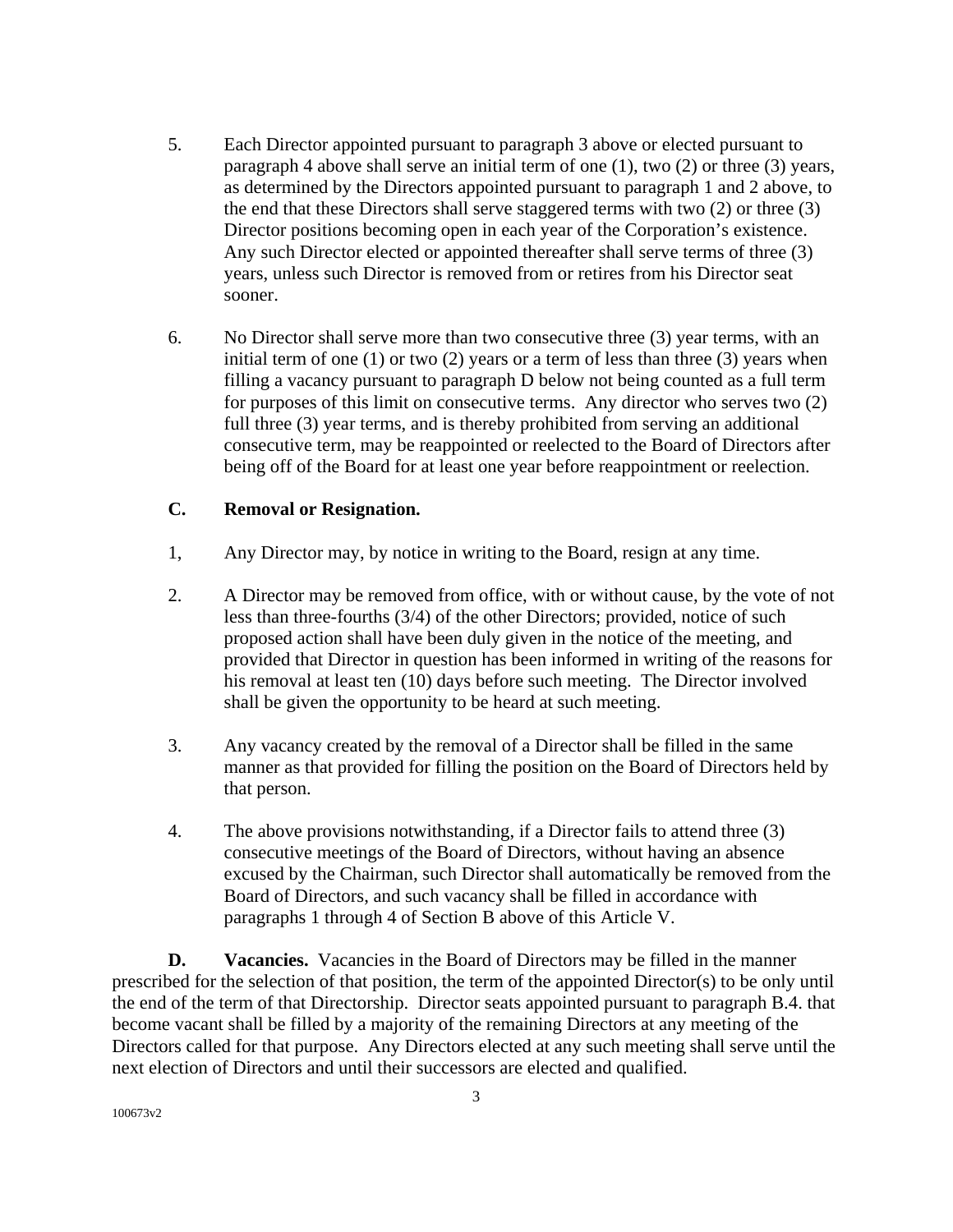# **E. Quorum and Transaction of Business.**

- 1. A majority of the whole authorized number of Directors shall constitute a quorum for the transaction of business, except with respect to the filling of a vacancy on the Board as provided in Paragraph D; provided, however, that a quorum will not be deemed to be present, regardless of the number of Directors in attendance at a meeting of the Board of Directors, unless there is at least one or more Directors present who represent each of Brunswick and Columbus County, as appointed pursuant to paragraphs 1 through 3 of this Section B of Article V.
- 2. In special circumstances, deemed appropriate by the Chairman, one or more Director(s) may participate in one or more meeting(s) (annual, regular or special) by a telephone conference arrangement, provided that the Director(s) participating by telephone conference can hear the comments of other Directors and such other Directors can hear the comments of the Director(s) participating by telephone conference. The Chairman shall have the discretion and authority to approve or disapprove participation by telephone conference. Any Director(s) participating by telephone conference shall be counted toward satisfying the quorum requirements of this Section E.
- 3. Whenever less than a quorum is present at the time and place appointed for any meeting of the Board, a majority of those present may adjourn the meeting from time to time until a quorum shall be present.
- 4. The act of a majority of the Directors present at a meeting at which a quorum is present shall be the act of the Board.

**F. Annual Meeting.** Annual meetings of the Board of Directors shall be held on or before June 30 of each year, or at any reasonable time thereafter at the discretion of the Board of Directors, at a time and place within or outside of Brunswick or Columbus Counties to be determined by the Board of Directors, for the purpose of electing Directors and for the transaction of such other business as may come before the meeting. Annual meetings, to the extent possible, shall alternate between Brunswick and Columbus Counties, on a year-by-year basis. The Secretary shall give notice of each ratified resolution to any Director who was not present at the time it was adopted. No further notice of an annual meeting need be given.

**G. Regular Meetings.** Regular meetings of the Board of Directors shall be held at such times and places, within or outside of Brunswick or Columbus Counties, as the Board of Directors may, by resolution, determine. The Secretary shall give notice of each ratified resolution to any Director who was not present at the time it was adopted. No further notice of a regular meeting need be given.

**H. Special Meetings.** Special meetings of the Board of Directors may be called by the Chairman or by a majority of the Directors then duly seated and serving, and shall be held at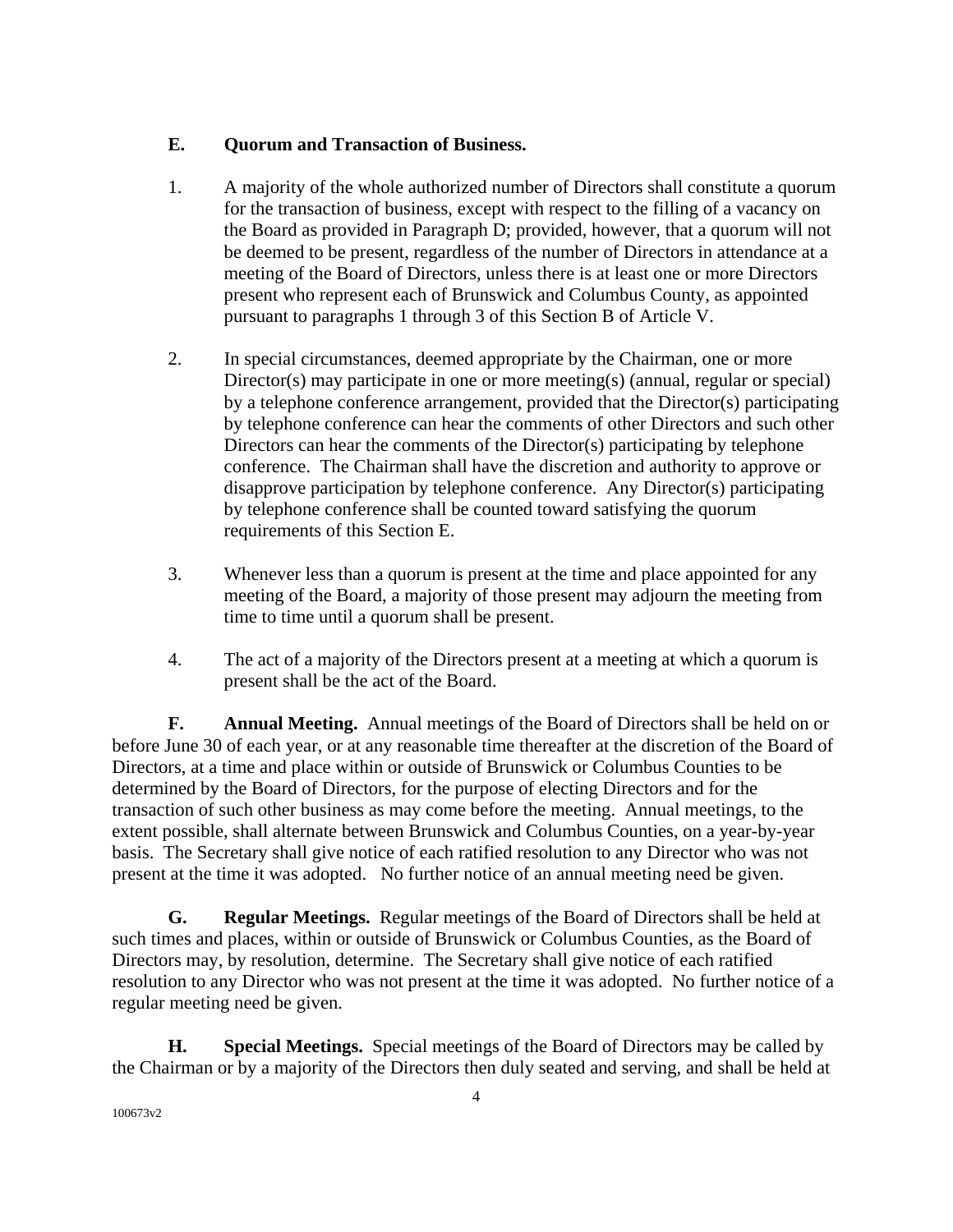such times and places, within or outside of Brunswick or Columbus Counties, as may be specified in such call.

# **I. Notice of Meetings.**

- 1. Notice of the time and place of each annual, regular, or special meeting shall be given to each Director by the Secretary or by the person or persons calling the meeting. Such notice need not specify the purpose or purposes of the meeting, except that a meeting called pursuant to paragraph C above to remove a Director shall so state that purpose. It may be given in any manner, provided it is given at such time so that the Director receiving it may have a reasonable opportunity to participate in the meeting.
- 2. Notice of each annual, regular or special meeting shall be deemed to have been timely given if mailed not less than ten (10) nor more than thirty (30) days prior to the meeting and directed to the address of each Director as shown on the Secretary's records. If a meeting is to be held by telephone, the notice shall set forth the telephone number, as shown upon the Secretary's records, at which each Director may be reached for purposes of participation in the meeting and shall state that the Secretary must be notified if a Director desires to be reached at a different telephone number.

**J. Action Without Meeting.** Any action which may be taken at any meeting of the Board, or of any committee thereof, may be taken without such meeting by one or more written documents signed by all Directors setting forth the action to be taken. The written action must be unanimously approved in writing and shall be filed with the Secretary of the Corporation and inserted by the Secretary of the Corporation in the permanent records relating to meetings of the Board.

**K. Compensation.** The Directors shall serve without compensation for their services but, by resolution of the Board of Directors, a fixed sum and reasonable expenses of attendance, if any, may be allowed for attendance at each regular or special meeting of the Board. Nothing herein shall be construed to preclude any Director from serving the Corporation in any other capacity and receiving reasonable compensation for such services.

# **ARTICLE VI**

## **Committees**

**A. Board Committees.** The Board of Directors may provide for such standing or special committees consisting solely of Directors as it deems desirable and may discontinue these committees at its pleasure. The committees shall have whatever power is granted to them by the Board, but in no event shall such authority exceed the power of the Board of Directors.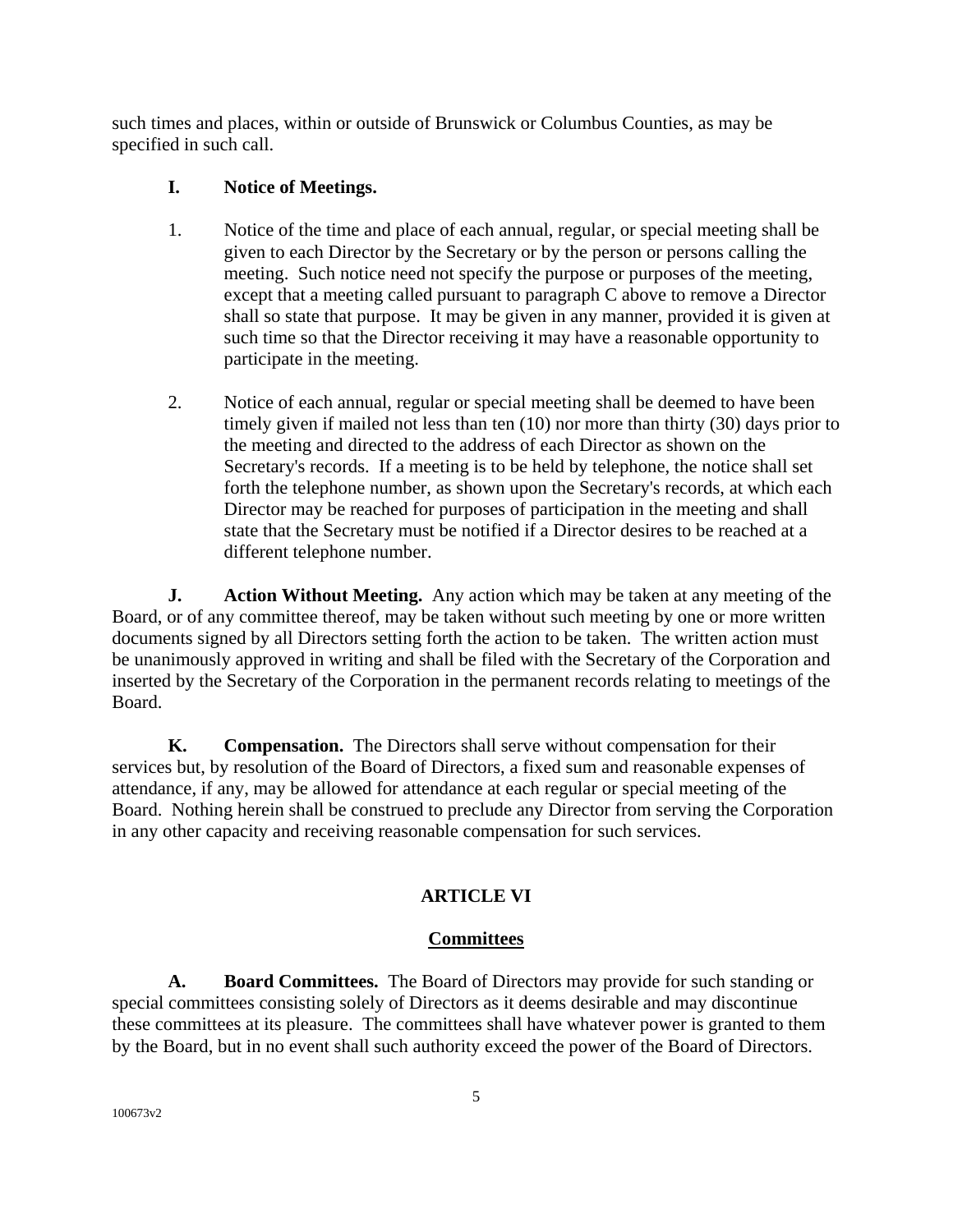**B.** Other Committee and Advisory Groups. The Board may provide for such other committees and advisory groups, consisting in whole or in part of non-directors, as it deems desirable, and may discontinue these committees and groups at its pleasure. Each such committee and group shall be advisory to the Board and shall have such powers and perform such duties or functions, not inconsistent with law, as may be set forth for it by the Board. Appointments to and the filling of vacancies on such committees and groups shall be the responsibility of the Chairman unless the Board provides otherwise. Any action by any such committees or groups shall be subject to control, revision and alteration by the Board, provided that no rights of third persons shall be prejudicially affected.

# **ARTICLE VII**

# **Officers**

 **A. Number.** The officers of the Corporation may consist of a Chairman, Vice Chairman, a Secretary, and a Treasurer. The Board may elect or appoint other officers as it shall deem desirable, such officers to have the authority and perform the duties prescribed, from time to time, by the Board. Any two or more offices may be held by the same person, except that: (i) one person cannot serve as both the Chairman and Vice Chairman, and (ii) no officers may act in more than one capacity where action of two or more officers is required.

**B. Election, Term of Office and Qualifications.** Each officer, except such officers as may be appointed in accordance with the provisions of Section C of this Article VIII, shall be chosen by the Board of Directors and shall hold office until the second annual meeting of the Board of Directors held next after his election, or until his successor shall have been duly chosen and qualified, or until death, or until he shall resign, or shall have been disqualified, or shall have been removed from office. Unless the Board of Directors specifically decides otherwise by a majority vote, the Vice-Chairman shall move to the position of Chairman, every two (2 years.

**C. Subordinate Officers and Agents.** The Board of Directors from time to time may appoint other officer(s) or agent(s), each of whom shall hold office for such period, have such authority and perform such duties as the Board of Directors from time to time may determine; provided that, such duties shall relate to the day-to-day management of Corporation affairs. The Board of Directors may delegate to any officer or agent the power to appoint any subordinate officer or agent and to prescribe his respective authority and duties. Notwithstanding the foregoing, strategic direction and ultimate authority for the Corporation shall always reside with the Board of Directors.

**D.** Removal. Any officer elected or appointed by the Board may be removed from said office by the Board by a majority vote of the non-affected Directors whenever in its judgment the best interest of the Corporation would be served thereby. New officers may be elected at the same meetings to fill the unexpired term of the removed officer.

**E. Resignation.** Any officer may resign at any time by giving written notice to the Board of Directors or to the Chairman or the Secretary of the Corporation, or if he was appointed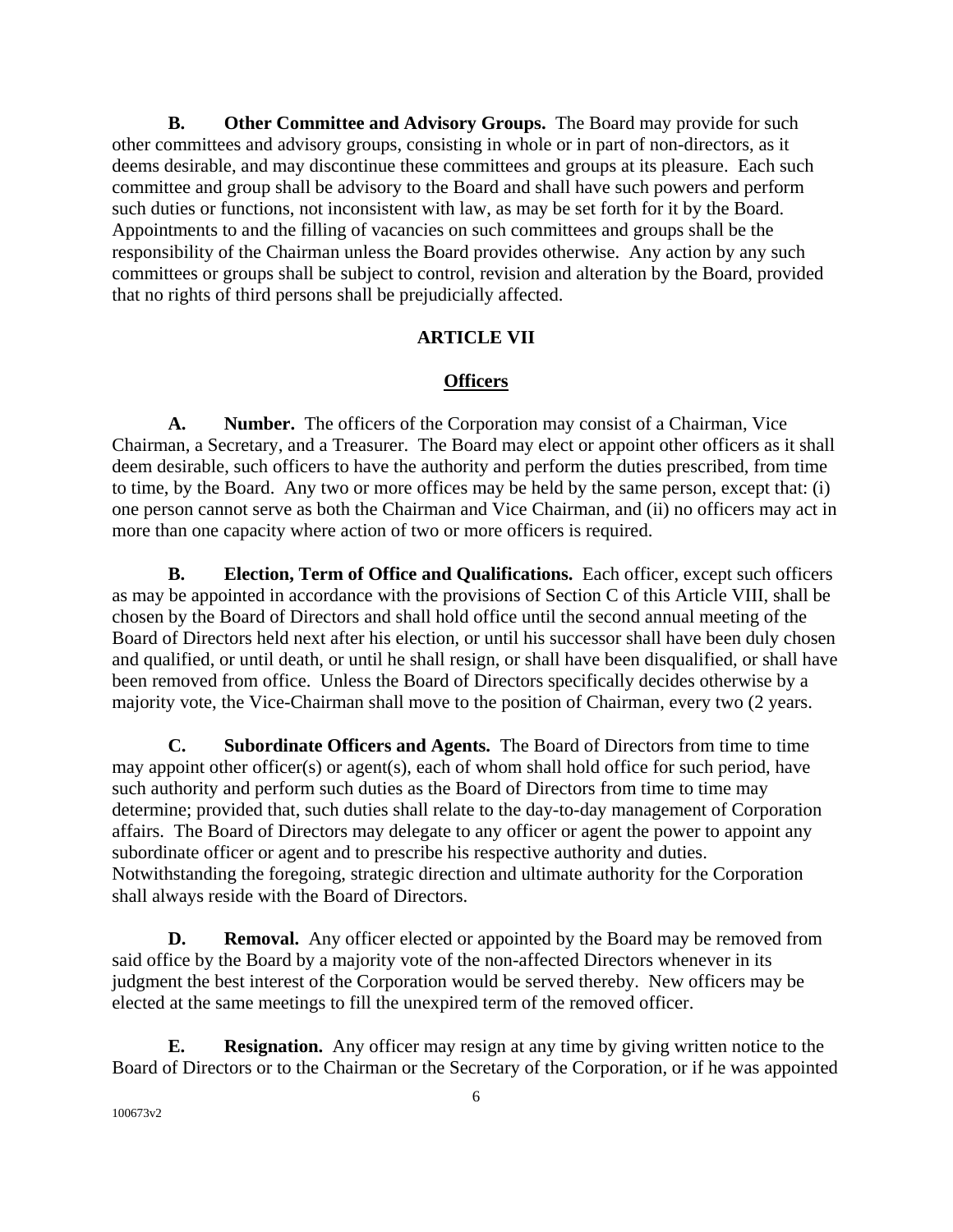by an officer or agent in accordance with Section C of this Article VIII, by giving written notice to the officer or agent who appointed him. Any such resignation shall take effect upon its being accepted by the Board of Directors or by the officer or agent appointing the person so resigning.

**F.** Vacancies. A vacancy in any office because of death, resignation, removal, disqualification or otherwise, may be filled by the Board of Directors, by a majority vote for the unexpired portion of the term, except that the Vice-Chairman shall move to the position of Chairman, unless the Board of Directors votes otherwise by a majority vote.

**G. Chairman.** The Chairman shall be the principal executive officer of the Corporation and, subject to the direction of the Board of Directors, shall supervise and control the management of the Corporation in accordance with these Bylaws. The Chairman shall sign, with any proper officer, any deeds, leases mortgages, bonds contracts, or other instruments which may be lawfully executed on behalf of the Corporation, except where required or permitted by law to be otherwise signed and executed and excepted where the signing or execution thereof shall be delegated by the Board of Directors to some other officer or agent, and in general, the Chairman shall perform all duties incident to the office of Chairman and such other duties as may be prescribed by the Board of Directors from time to time. The Chairman shall preside at all meetings of the Board of Directors.

**H. Vice Chairman**. At the Chairman's request, or in the Chairman's absence or disability, the Vice Chairman, shall perform all the duties of the Chairman and when so acting shall have all the powers of and be subject to all the restrictions upon the Chairman. The Vice Chairman shall perform such other duties and have such authority as the Board may from time to time assign.

**I.** Secretary. The Secretary shall keep accurate records of the acts and proceedings of all Directors meetings. The Secretary shall give all notices required by law and by these Bylaws. The Secretary shall have general charge of the corporate books and records of the corporate seal and shall affix the corporate seal to any lawfully executed instrument requiring it. The Secretary shall have general charge of the books of the Corporation and shall at the registered or principle office of the Corporation a record of Directors signatures, and, in general, shall perform all duties incident to the office of Secretary and such other duties as may be assigned from time to time by the Chairman or the Board of Directors.

**J.** Treasurer. The Treasurer shall have custody of all funds and securities belonging to the Corporation and shall receive, deposit, or disburse the same under the direction of the Board of Directors. The Treasurer shall keep full and accurate accounts of the finances of the Corporation in books especially provided for that purpose and shall cause a true statement of its assets and liabilities as of the close of each fiscal year and of the results of this operations and of changes in surplus for each fiscal year, all in reasonable detail, to be made and filed at the registered or principle office of the Corporation within four (4) months after the end of such fiscal year. The statement so filed shall be kept available for inspection by any Director for a period of ten (10) years; and the Treasurer shall mail or otherwise deliver a copy of the latest such statement to any member upon his written request therefore. The Treasurer, in general,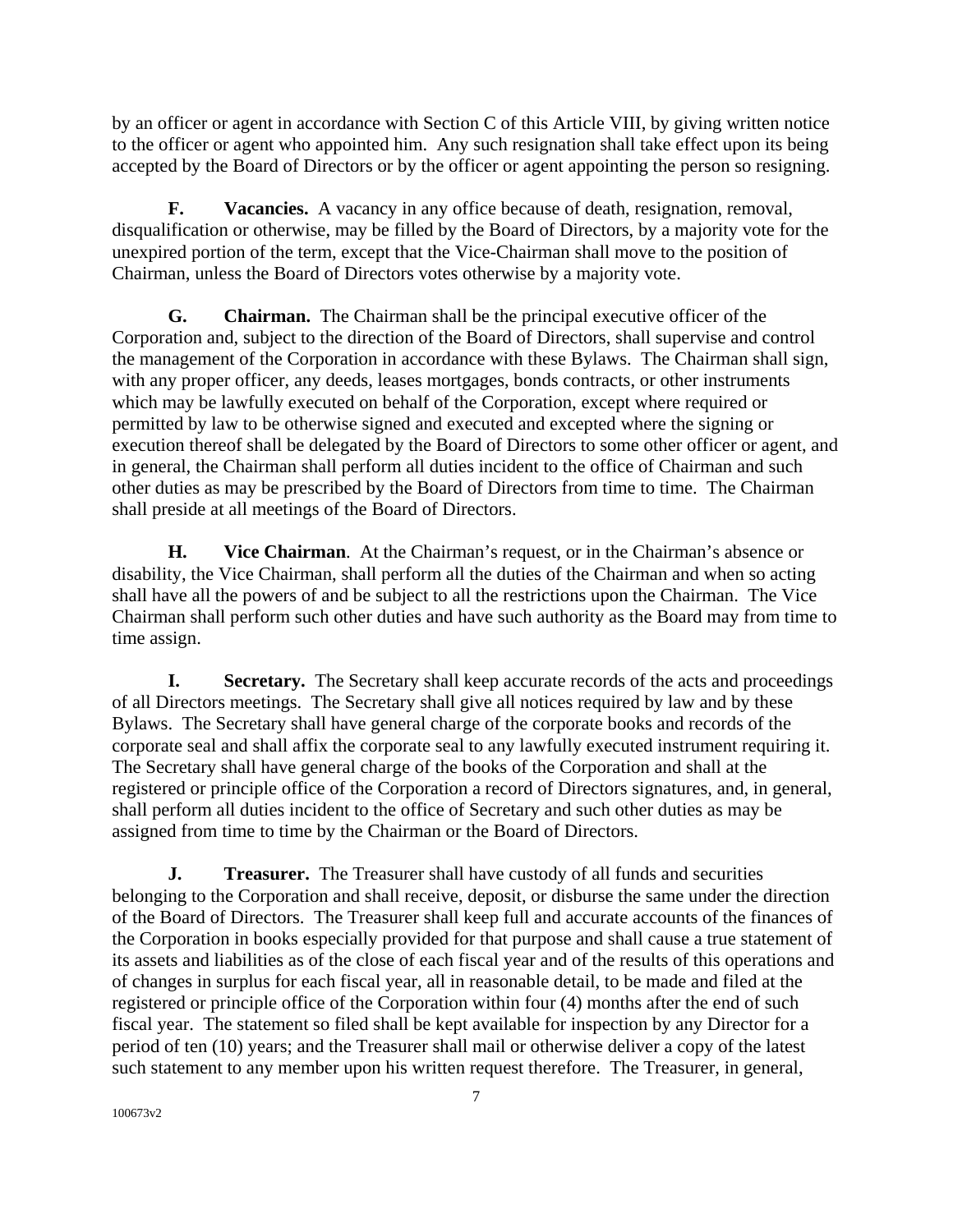shall perform all duties incident to such office and such other duties as may be assigned from time to time by the Chairman or by the Board of Directors.

**K. Duties of Officers May Be Delegated.** In case of absence of any officer of the Corporation or for any other reason that the Board may deem sufficient, the Board may delegate the powers or duties of such officer to any other officer or to any Director for the time being, provided a majority of the entire Board of Directors concurs therein.

## **ARTICLE VIII**

#### **Fiscal Year**

 The fiscal year of the Corporation shall begin on the first day of July and end on the last day of June of each year.

### **ARTICLE IX**

#### **Conflict of Interest**

 A Director having a conflict of interest or a conflict of responsibility as defined by these Bylaws and appropriate law on any matter involving the Corporation and any other business or person shall refrain from voting on such matter. No Director or officer shall use his or her position as a Director or officer of the Corporation for his or her own direct or indirect financial gain. In addition to the foregoing, the Corporation shall be governed by the Conflict of Interest Policy set forth in Rider 1, attached hereto.

### **ARTICLE X**

#### **General Provisions**

**A. Contracts.** The Board of Directors may authorize any officer or officers, agent or agents, to enter into any contract or lease, or to execute and deliver any instrument on behalf of the Corporation, and such authority may be general or confined to specific instances. The Board of Directors may enter into employment contracts for any length of time it deems wise pursuant to North Carolina law.

**B.** Loans. No loans shall be contracted on behalf of the Corporation and no evidence of indebtedness shall be issued in its name unless authorized by a resolution of the Board of Directors. Such authority may be general or specific in nature and scope.

**C. Checks and Drafts.** All checks, drafts or other orders for the payment of money issued in the name of the Corporation shall be signed by such officer or officers, agent or agents of the Corporation and in such manner as from time to time shall be determined by resolution of the Board of Directors.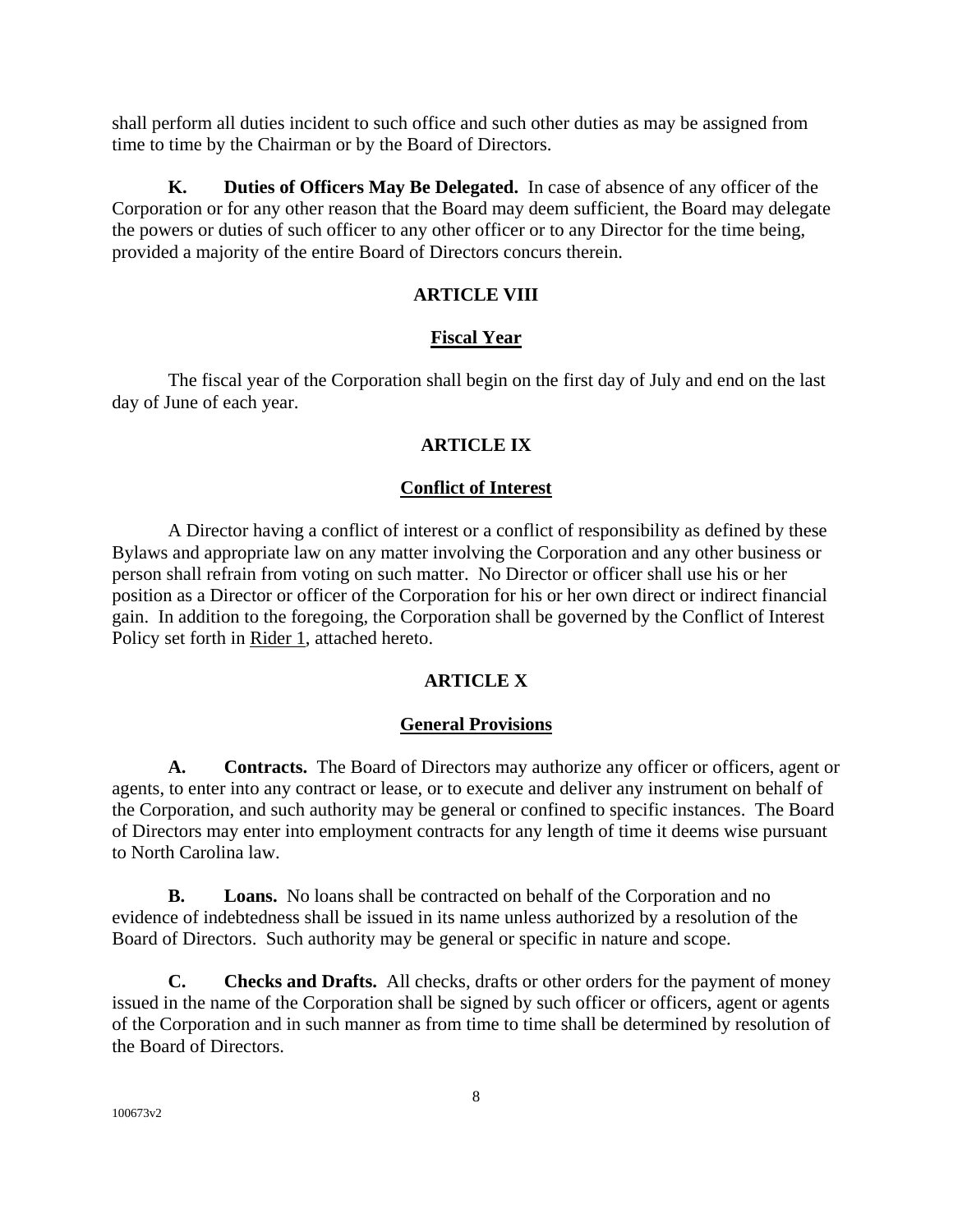**D.** Deposits. All funds of the Corporation not otherwise employed from time to time shall be deposited to the credit of the Corporation in such depositories as the Board of Directors may select.

**E. Gifts.** The Board of Directors may accept on behalf of the Corporation any contribution, gift, bequest, or devise for the general purposes or for any special purpose of the Corporation, as determined by resolution of the Board.

**F. Books and Records.** The Corporation shall keep correct and complete books and records of accounts and shall also keep minutes of the proceedings of its Board and committees having any of the authority of the Board of Directors, and shall keep at the registered or principal office a record giving the names ad addresses of the Directors. All books and records of the Corporation may be inspected by any member or his agent or attorney for any proper purpose at any reasonable time.

**G. Seal.** The Board shall provide a corporate seal, which shall be in the form of circle and shall have inscribed thereon the name of the Corporation and the words, "Corporate Seal, North Carolina".

**H. Amendment of Bylaws.** Except as otherwise provided herein, these Bylaws may be amended or repealed by three-fourths (3/4) vote of the Directors present at any annual or regular meeting of the Board of Directors or at any special meeting of the Board called for such purpose, at which a quorum is present; provided, however, that no such action shall change the purposes of the Corporation so as to impair it's rights an powers under the laws of the State of North Carolina, or to waive any requirement of bond or any provision for the safety and security or the property and funds of the Corporation. Notice of any amendment to be offered at any meeting shall be given not less than seven (7) and not more than thirty (30) days before such meeting and shall set forth such proposed amendment.

**I. Waiver of Notice.** To the extent a Director is entitled to meeting notice pursuant to the provisions of the North Carolina Not-for-Profit Corporation Act or under the provisions of the Corporation's Articles of Incorporation or these Bylaws, such Director shall have the right to make written waiver of such notice, before, at, or after a meeting. The waiver shall be filed with the person designated to act as secretary of the meeting who shall enter it upon the records of the meeting. Appearance at a meeting is deemed a waiver unless it is solely for the purpose of asserting the illegality of the meeting.

**J.** Indemnification. Any person who at any time serves or has served as a Director or officer of the Corporation, or in such capacity at the request of the Corporation, shall have the right to be indemnified by the Corporation to the fullest extent permitted by the law against (a) reasonable expenses, including attorneys' fees, actually and necessarily incurred by him/her in connection with any threatened, pending or completed action, suit or proceedings, whether civil, criminal, administrative or investigative, and whether or not brought by or on behalf of the Corporation, seeking to hold him/her liable by reason of the fact that he/she is or was acting in such capacity, and (b) for reasonable payments made by him/her in satisfaction of any judgment,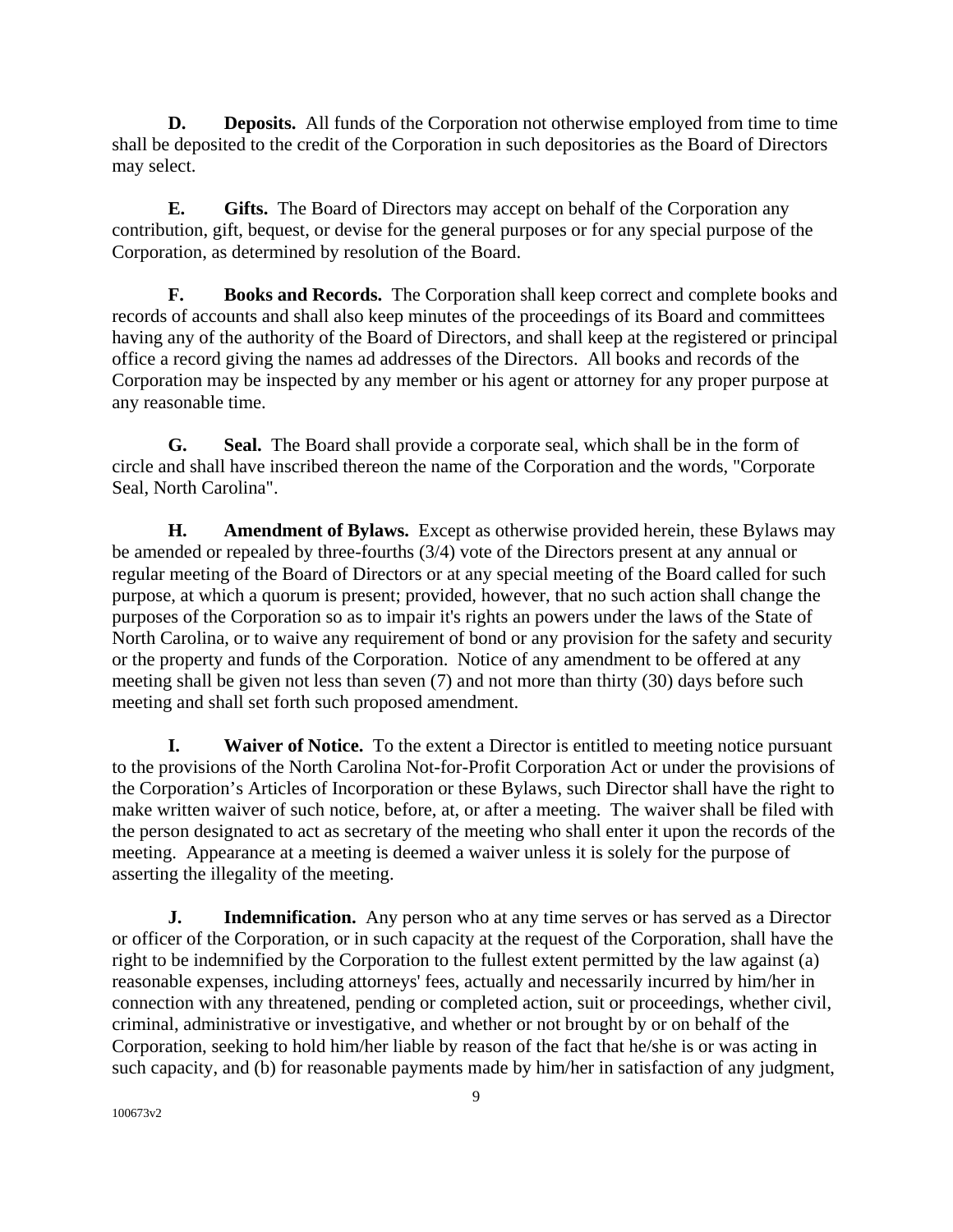money decree, fine penalty, or settlement for which he/she may become liable in any such action, or proceeding.

 The Board of Directors of the Corporation shall take all such action as may be necessary and appropriate to authorize the Corporation to pay the indemnification required by this Bylaw, including without limitation, to the extent needed, making a good faith evaluation of the manner in which the claimant for indemnity acted and of the reasonable amount of indemnity due him and giving notice to, and obtaining approval by, the directors of the Corporation.

 This section shall not be applicable with respect to matters as to which a Director or officer shall be adjudged in an action, suit or proceeding to be liable for negligence or misconduct in the performance of duty or actions taken outside the scope of performance of duties as an officer or agent of the Board.

 This section shall not be deemed to be exclusive of any other rights to which a Director or officer may be entitled under the vote of Board of Directors or member, or otherwise. At the discretion of the Board of Directors, and providing that it is financially feasible, the Corporation will provide liability insurance for its Directors and officers.

**K. Asset Distribution.** Upon the dissolution of the Corporation, the Board of Directors shall first pay or make provision for the payment of all the liabilities of the Corporation. Then one-half of the remaining assets shall be disbursed to Brunswick County and one-half to Columbus County, unless both Counties' Boards of Commissioners votes by majorities to disburse those net assets otherwise. Subject to the terms of the preceding terms of this paragraph K, the Corporation shall only dispose of all the assets of the Corporation exclusively for the purposes of the Corporation in such manner or to such organization or organizations or operated exclusively for economic development purposes as the Board of Directors shall determine, and any such assets not so disposed of shall be contributed and given to a qualified  $501(c)(3)$  entity, for use in furthering the economic well being of the public. None of the assets shall be disposed of or diverted to any other purpose and shall in no manner be disposed of in such manner so as to accrue to the benefit of any Director of said Corporation.

#### **ARTICLE XII**

## **Adoption**

These Bylaws become effective immediately upon approval by the Board of Directors.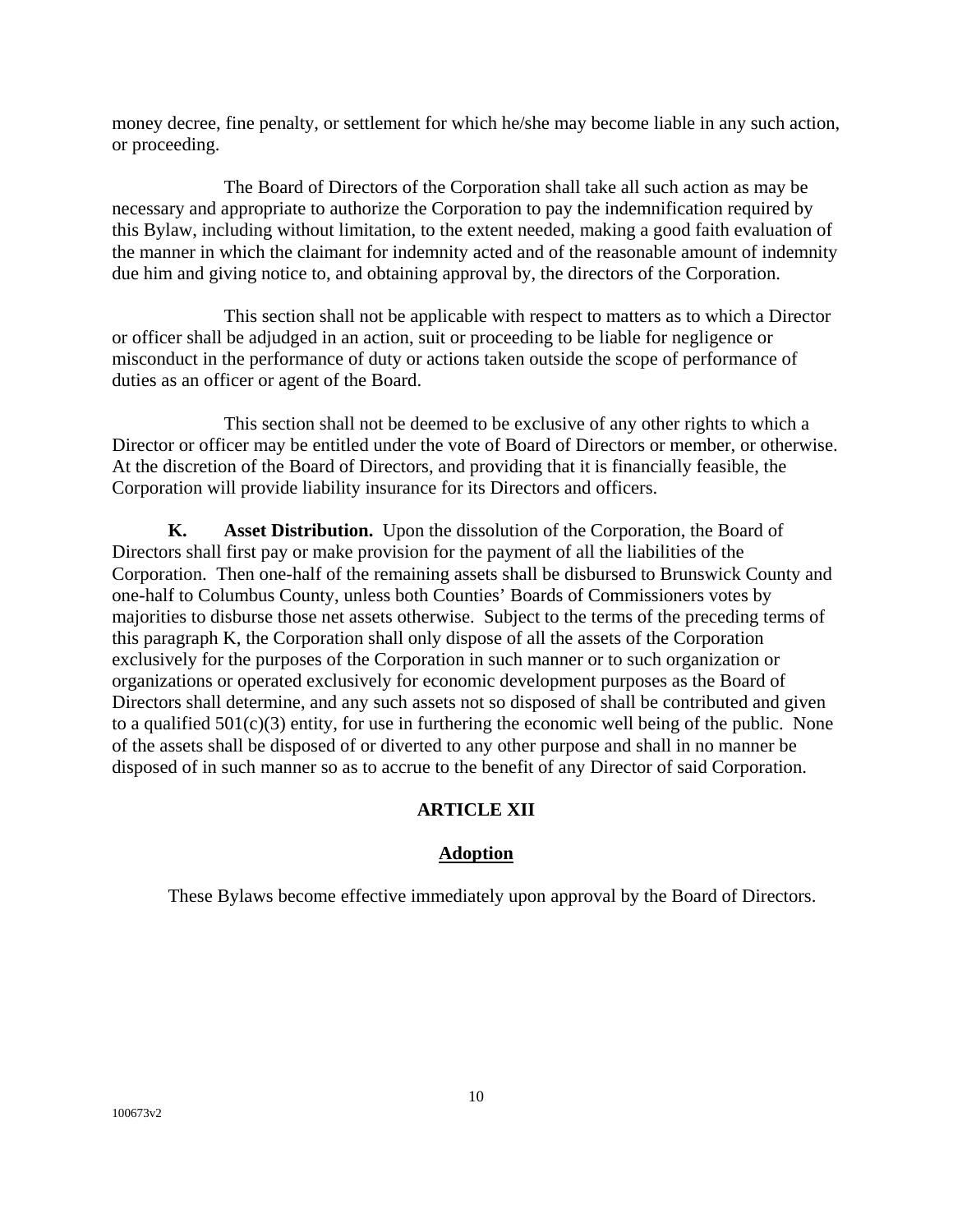## **Bylaws - Rider 1 CONFLICT OF INTEREST POLICY**

# **Article I Purpose**

The purpose of the conflict of interest policy is to protect the Corporation's interest when it is contemplating entering into a transaction or arrangement that might benefit the private interest of an officer or director of the Corporation or might result in a possible excess benefit transaction. This policy is intended to supplement but not replace any applicable state and federal laws governing conflict of interest applicable to nonprofit and charitable organizations.

## **Article II Definitions**

1. **Interested Person**. Any director, principal officer, or member of a committee with governing board delegated powers, who has a direct or indirect financial interest, as defined below, is an interested person.

2. **Financial Interest**. A person has a financial interest if the person has, directly or indirectly, through business, investment, or family:

- (a) An ownership or investment interest in any entity with which the Corporation has a transaction or arrangement;
- (b) A compensation arrangement with the Corporation or with any entity or individual with which the Corporation has a transaction or arrangement; or
- (c) A potential ownership or investment interest in, or compensation arrangement with, any entity or individual with which the Corporation is negotiating a transaction or arrangement.

Compensation includes direct and indirect remuneration as well as gifts or favors that are not insubstantial.

A financial interest is not necessarily a conflict of interest. Under Article III, Section 2, a person who has a financial interest may have a conflict of interest only if the Board of Directors of the Corporation (or authorized committee) decides that a conflict of interest exists.

# **Article III Procedures**

1. **Duty to Disclose.** In connection with any actual or possible conflict of interest, an interested person must disclose the existence of the financial interest to the Board and be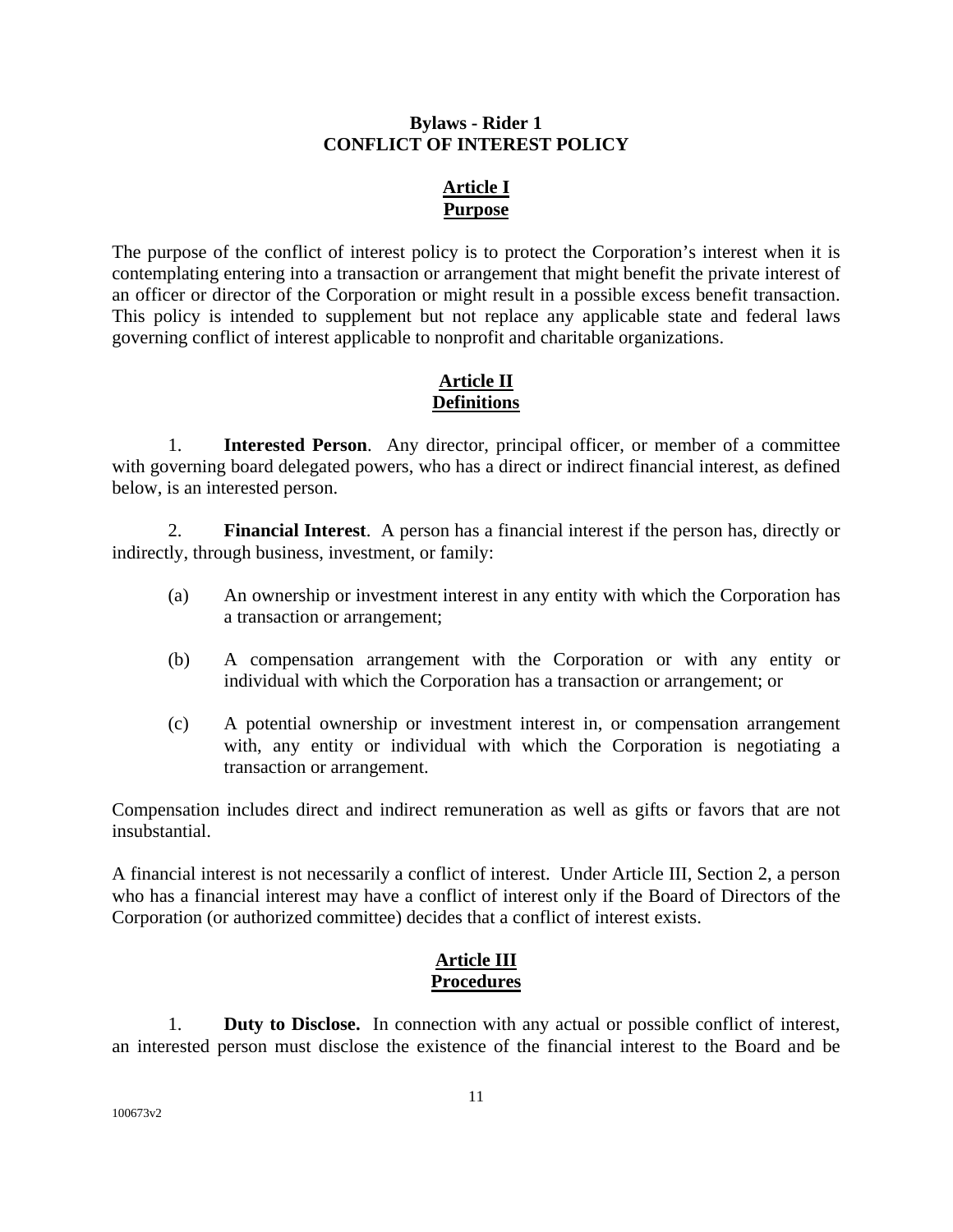given the opportunity to disclose all material facts to the directors and members of committees with governing board delegated powers considering the proposed transaction or arrangement.

2. **Determining Whether a Conflict of Interest Exists**. After disclosure of the financial interest and all material facts, and after any discussion with the interested person, he/she shall leave the governing board or committee meeting while the determination of a conflict of interest is discussed and voted upon. The remaining board of committee members shall decide if a conflict of interest exists.

## 3. **Procedures for Addressing the Conflict of Interest**

- (a) An interested person may make a presentation at the governing board or committee meeting, but after the presentation, he/she shall leave the meeting during the discussion of, and the vote on, the transaction or arrangement involving the possible conflict of interest.
- (b) The chairperson of the governing board or committee shall, if appropriate, appoint a disinterested person or committee to investigate alternatives to the proposed transaction or arrangement.
- (c) After exercising due diligence, the governing board or committee shall determine whether the Corporation can obtain with reasonable efforts a more advantageous transaction or arrangement from a person or entity that would not give rise to a conflict of interest.
- (d) If more advantageous transaction or arrangement is not reasonably possible under circumstances not producing a conflict of interest, the governing board of committee shall determine by a majority vote of the disinterested directors whether the transaction or arrangement is in the Corporation's best interest, for its own benefit, and whether it is fair and reasonable. In conformity with the above determination it shall make its decision as to whether to enter into the transaction or arrangement.

# 4. **Violations of the Conflicts of Interest Policy**

- (a) If the governing board or committee has reasonable cause to believe a member has failed to disclose actual or possible conflicts of interest, it shall inform the member of the basis for such belief and afford the member an opportunity to explain the alleged failure to disclose.
- (b) If, after hearing the member's response and after making further investigation as warranted by the circumstances, the governing board or committee determines the member has failed to disclose an actual or possible conflict of interest, it shall take appropriate disciplinary and corrective action.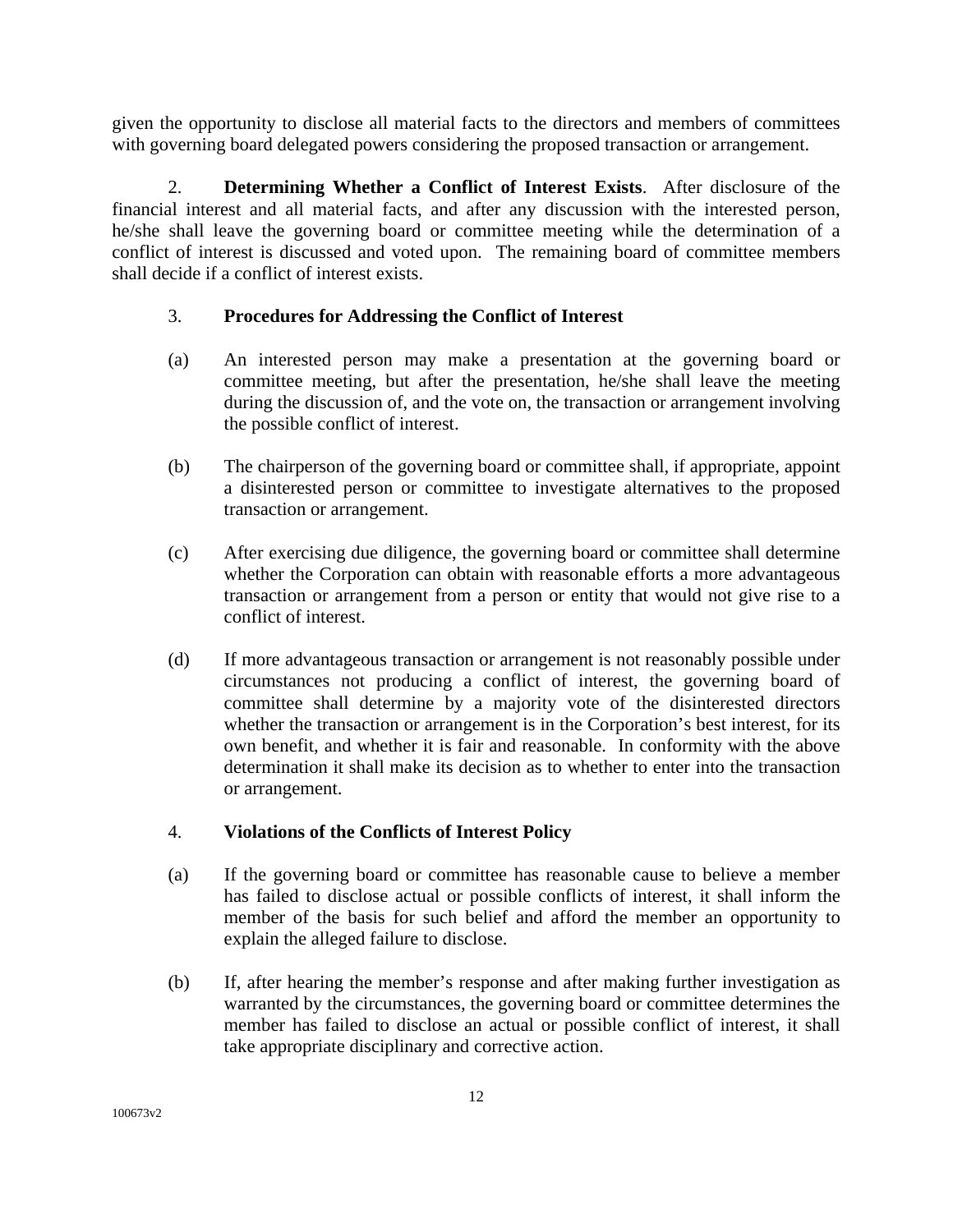## **Article IV Records of Proceedings**

The minutes of the governing board and all committees with board delegated powers shall contain:

 1. The names of the persons who disclosed or otherwise were found to have a financial interest in connection with an actual or possible conflict of interest, the nature of the financial interest, any action taken to determine whether a conflict of interest was present, and the governing board's or committee's decision as to whether a conflict of interest in fact existed.

 2. The names of the persons who were present for discussions and votes relating to the transaction or arrangement, the content of the discussion, including any alternatives to the proposed transaction or arrangement, and a record of any votes taken in connection with the pleadings.

# **Article V Compensation**

 1. A voting member of the governing board who receives compensation, directly or indirectly, from the Corporation for services is precluded from voting on matters pertaining to that member's compensation.

 2. A voting member of any committee whose jurisdiction includes compensation matters and who receives compensation, directly or indirectly, from the Corporation for services is precluded from voting on matters pertaining to that member's compensation.

 3. No voting member of the governing board or any committee whose jurisdiction includes compensation matters and who receives compensation, directly or indirectly, from the Corporation, either individually or collectively, is prohibited from providing information to any committee regarding compensation.

# **Article VI Annual Statements**

Each director, principal officer and member of a committee with governing board delegated powers shall annually sign a statement which affirms such person:

- (a) Has received a copy of the conflict of interest policy;
- (b) Has read and understands the policy;
- (c)Has agreed to comply with the policy; and
- (d) Understands the Corporation is charitable and in order to maintain its federal tax exemption it must engage primarily in activities which accomplish one or more of its tax-exempt purposes.